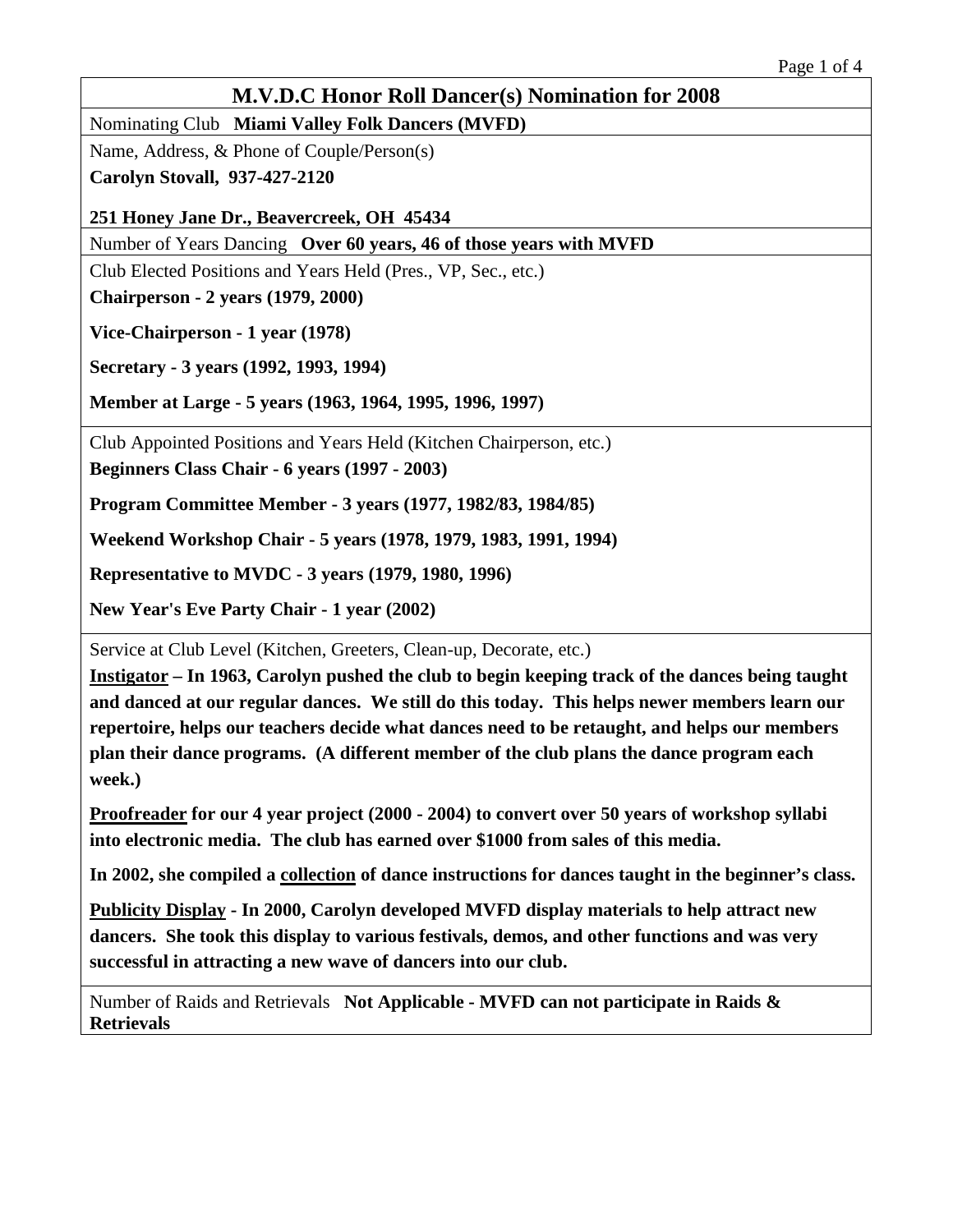Nominating Club **Miami Valley Folk Dancers (MVFD)**

Name, Address, & Phone of Couple/Person(s)

**Carolyn Stovall, 937-427-2120**

Special Activities (Organize or Assist with Demos, Weekend & Week long Workshops, Special Dances, Parades, World A'Fair, State Fair, Festivals, etc.)

**Demos - From 2000-2003, Carolyn was in charge of demos for MVFD. This included several years of demos at the Dayton International Festival, Sinclair's Appalachia Day Celebration, and Centerville's July 4th celebration. She gave up her Saturday mornings to prepare club dancers for these demos.**

**Dance Workshops & Camps - Always looking to expand her dance experience and knowledge, Carolyn has participated in too many workshops to list. However, she has traveled the US and the world (or from Maine to Macedonia) in her search for more knowledge.**

**Dayton International Festival - Carolyn has served as First Vice President, Secretary (8 years), and Publicity Committee for this organization, and spearheaded a drive to save the festival when parties were trying to shut it down in 1995. She has also served as the South Slavic Club representative to the festival.**

**Zivio Slavic Dancers - For many years, Carolyn was a member of the Zivio Slavic Dancers, performing locally and traveling with the group to Yugoslavia in 1987.**

**Transylvania Folk Dancers, Kentucky - While Carolyn attended college at Transylvania University in Kentucky, she was active with the Transylvania Folk Dancers and attended dance workshops at Berea College.**

**Introduction of Students to Dance - One of Carolyn's most important activities was teaching recreational dance as part of her curriculum as a physical education teacher in Huber Heights elementary schools. For eight of those years she also directed an extra- curricular dance group that each year gave an evening dance performance for the school community. These students also danced at Court House Square and the Dayton International Festival.**

M.V.D.C Position and Years Held (Pres., VP, Treasurer, Trustee, etc.) **Secretary - 4 years (1997, 1998, 2006, 2007)**

**Participant in several Council Day in the Park Demos**

**Participant in several Michael Solomon Pavilion Cleaning Days**

**Representative to MVDC - 3 years (1979, 1980, 1996)**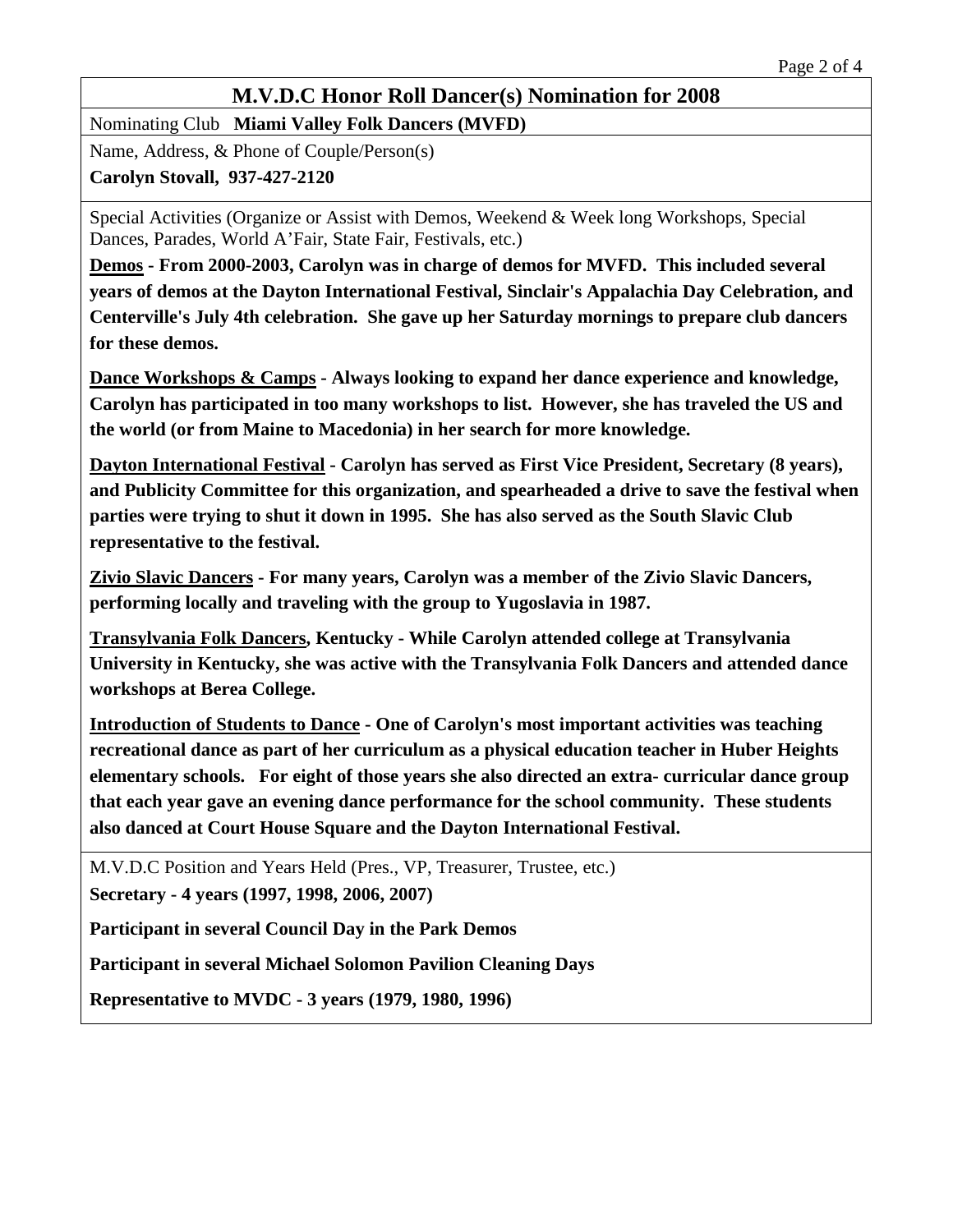Nominating Club **Miami Valley Folk Dancers (MVFD)**

Name, Address, & Phone of Couple/Person(s)

**Carolyn Stovall, 937-427-2120**

State & National Positions and Years Held (State Corp, State & National Convention Positions, etc.) **1995 Ohio Buckeye Dance Convention - Member of Convention Committee, Chair of Folk Dancing** 

**2001 Ohio Buckeye Dance Convention - led 2 sessions on folk dancing for beginners, and 2 sessions of folk dancing for experienced dancers**

State & National Conventions Attended

**Ohio: 1991, 1995, 2001, 2006**

**In addition to Ohio conventions, Carolyn has attended many folk dance camps and workshops throughout the US and the world.**

Attach a Write Up (Include all information about applicant that might be of importance to the Selection Committee)

# **MUST BE TURNED IN TO THE COUNCIL SECRETARY BY THE NOVEMBER COUNCIL MEETING!**

8/26/00

Write Up

**Carolyn Stovall became a member of the Miami Valley Folk Dancers (MVFD) in 1961, bringing an already impressive background in folk dancing to the group. Her interest in dance began as a child. She had an early wish "to be the fastest feet in Scioto County." Her love of dancing continued through her college years at Transylvania University (KY), where she danced with the Transylvania Folk Dancers and attended workshops at Berea College.** 

**By the late 1970s, Carolyn had assumed a leadership role within MVFD and has remained active ever since. Through her 46 years with MVFD, she has served as Chair, Vice-Chair, Secretary, Workshop Chair, Representative to the MVDC, and Member-at-Large. She has served on many committees, including Program Committee, New Year's Eve Party Chair, Syllabus Conversion Committee, Demo Organizer, and Publicity Committee. In fact, she was responsible for creating the club's current publicity displays which she used very successfully to generate interest in our club. She has served in many of these positions several times.**

**From 1997 through 2003, as an unpaid volunteer, Carolyn organized and taught MVFD's beginners class. In 2002, she collected written dance instructions for all the dances she had taught and made them available to class members. When Carolyn finally "retired" from teaching the class, the MVFD Chair at the time had this to say – "Certain qualities are required of anyone who dares to single-handedly take on the beginner's class: reliability, consistency, punctuality, excellent teaching skills, thorough knowledge of the dances, careful preparation, excellent people skills, and excellent organizational skills." He noted that we were blessed by having Carolyn who possessed all these qualities and that the club had grown significantly as a**